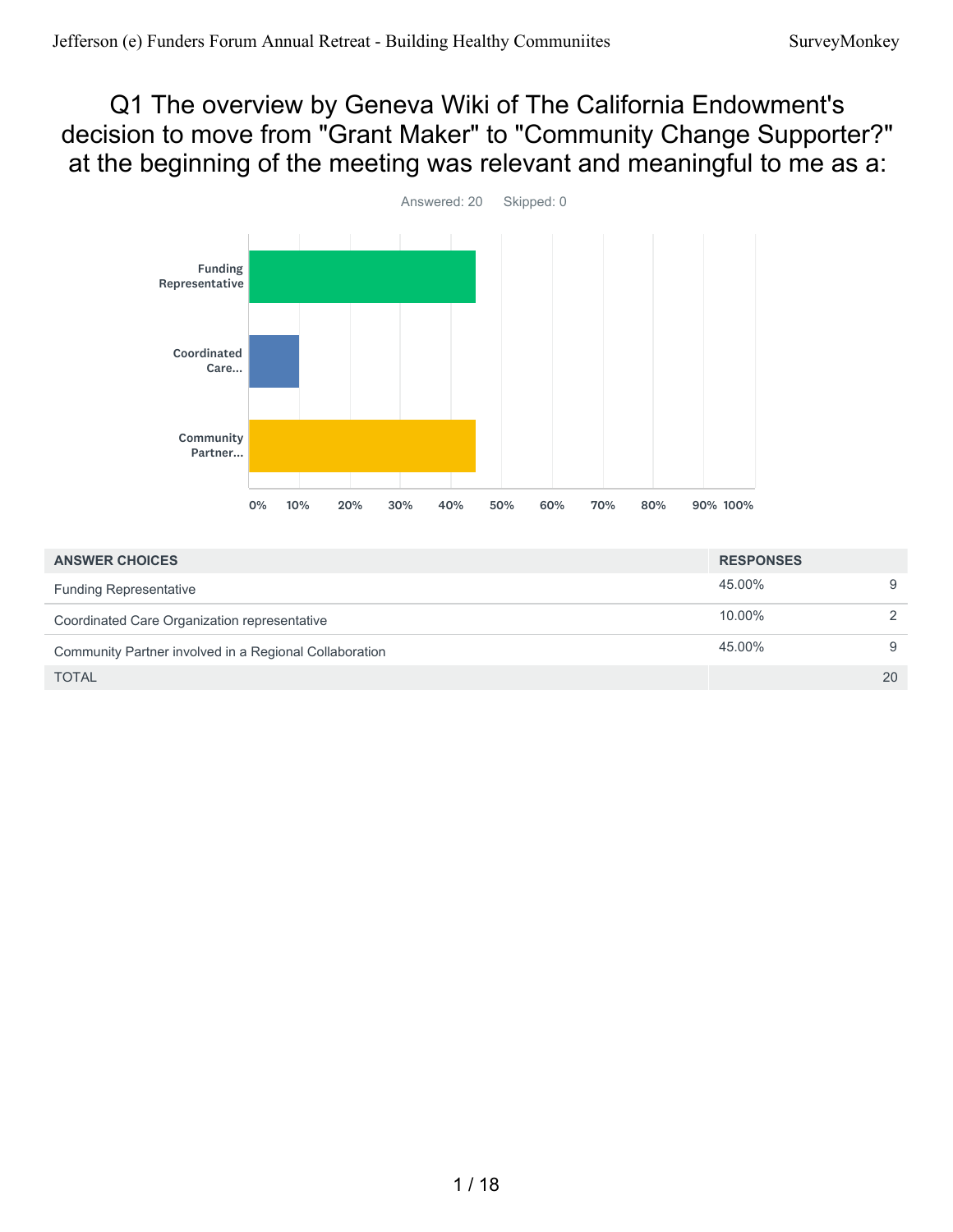# Q2 Any comments?

Answered: 9 Skipped: 11

| # | <b>RESPONSES</b>                                                                                                                                                                                                                                                                                                                                                                                  | <b>DATE</b>        |
|---|---------------------------------------------------------------------------------------------------------------------------------------------------------------------------------------------------------------------------------------------------------------------------------------------------------------------------------------------------------------------------------------------------|--------------------|
|   | I really enjoyed the entire presentation, especially when they shared the lessons learned.                                                                                                                                                                                                                                                                                                        | 3/15/2019 9:38 AM  |
| 2 | I found the meeting to be informative and engaging.                                                                                                                                                                                                                                                                                                                                               | 3/15/2019 8:37 AM  |
| 3 | It is a very powerful thing to admit that you could do better - and then to actually do it! I hope to<br>help spread this model in my own work and the groups I serve on.                                                                                                                                                                                                                         | 3/13/2019 10:32 AM |
| 4 | Loved highlighting the role of funder as community change partner. So often groups think of<br>funders like banks and miss the opportunity to fully engage funders in the work. There is significant<br>human resource connected with most funders that offers expertise and fresh eyes if we only take<br>advantage of the opportunity through true partnership. Lovely to hear how this worked! | 3/12/2019 11:06 AM |
| 5 | It's powerful to hear stories of organizational change driven by concern about<br>outcomes/effectiveness.                                                                                                                                                                                                                                                                                         | 3/11/2019 3:08 PM  |
| 6 | Great awareness. Things work better with collaboration and getting the community involved.                                                                                                                                                                                                                                                                                                        | 3/11/2019 11:16 AM |
|   | I loved hearing about the work they are doing and their approaches for change.                                                                                                                                                                                                                                                                                                                    | 3/11/2019 8:05 AM  |
| 8 | This did not feel like a JeFF retreat. I'm not sure if I would have attended if I had understood the<br>agenda.                                                                                                                                                                                                                                                                                   | 3/8/2019 10:13 PM  |
| 9 | Kudos to making a long term commitment to building healthy communities vs just making one or<br>even three year grants.                                                                                                                                                                                                                                                                           | 3/8/2019 7:09 PM   |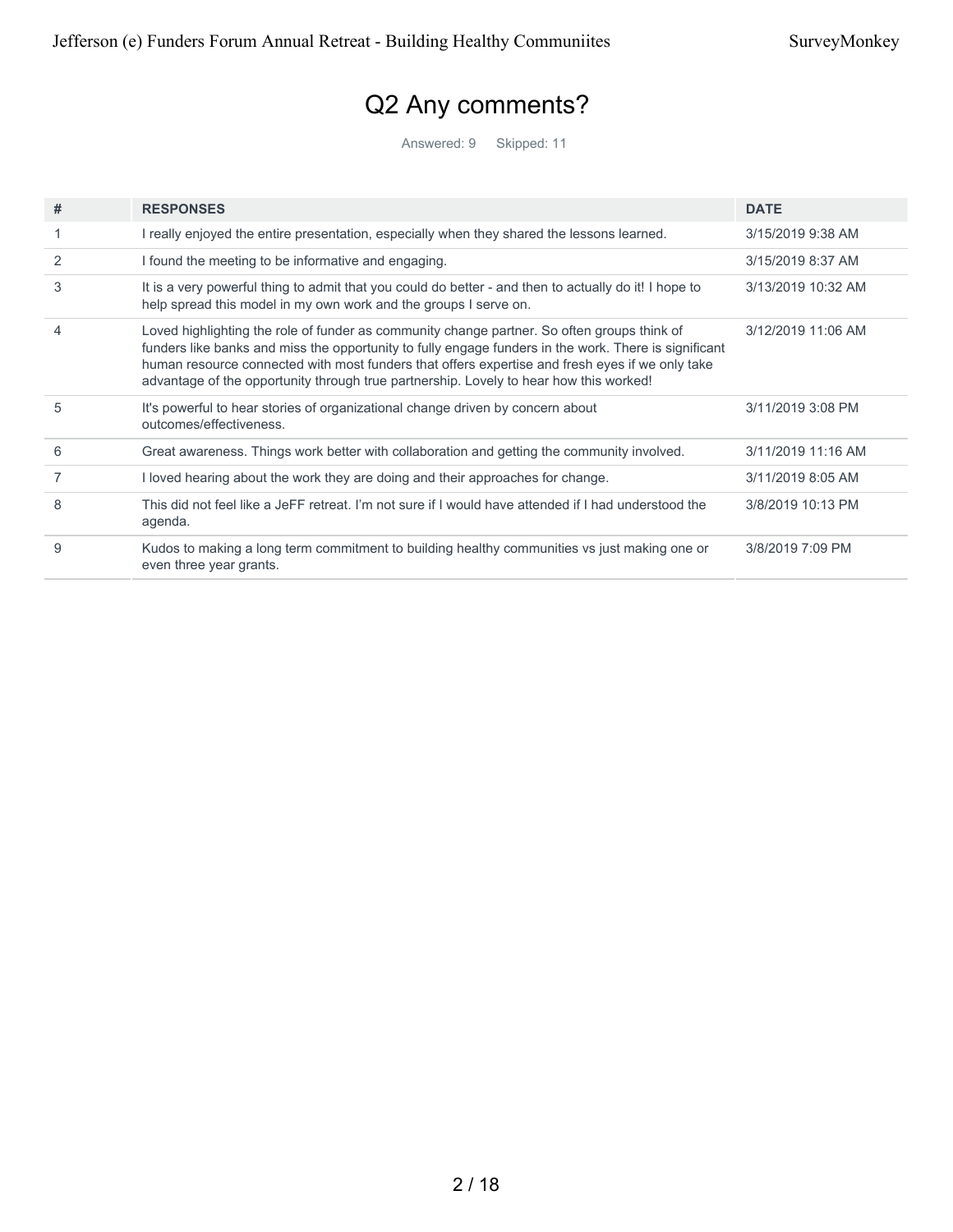#### Q3 The overview of empathy listening facilitated by Leslie Tergas, ThinkPlace, as the key to galvanizing change was relevant and meaningful to me as a:



| <b>ANSWER CHOICES</b>                                  | <b>RESPONSES</b> |                 |
|--------------------------------------------------------|------------------|-----------------|
| <b>Funding Representative</b>                          | 52.63%           | 10 <sup>°</sup> |
| Coordinated Care Organization                          | 10.53%           | $\mathcal{P}$   |
| Community Partner involved in a Regional Collaboration | 36.84%           |                 |
| <b>TOTAL</b>                                           |                  | 19              |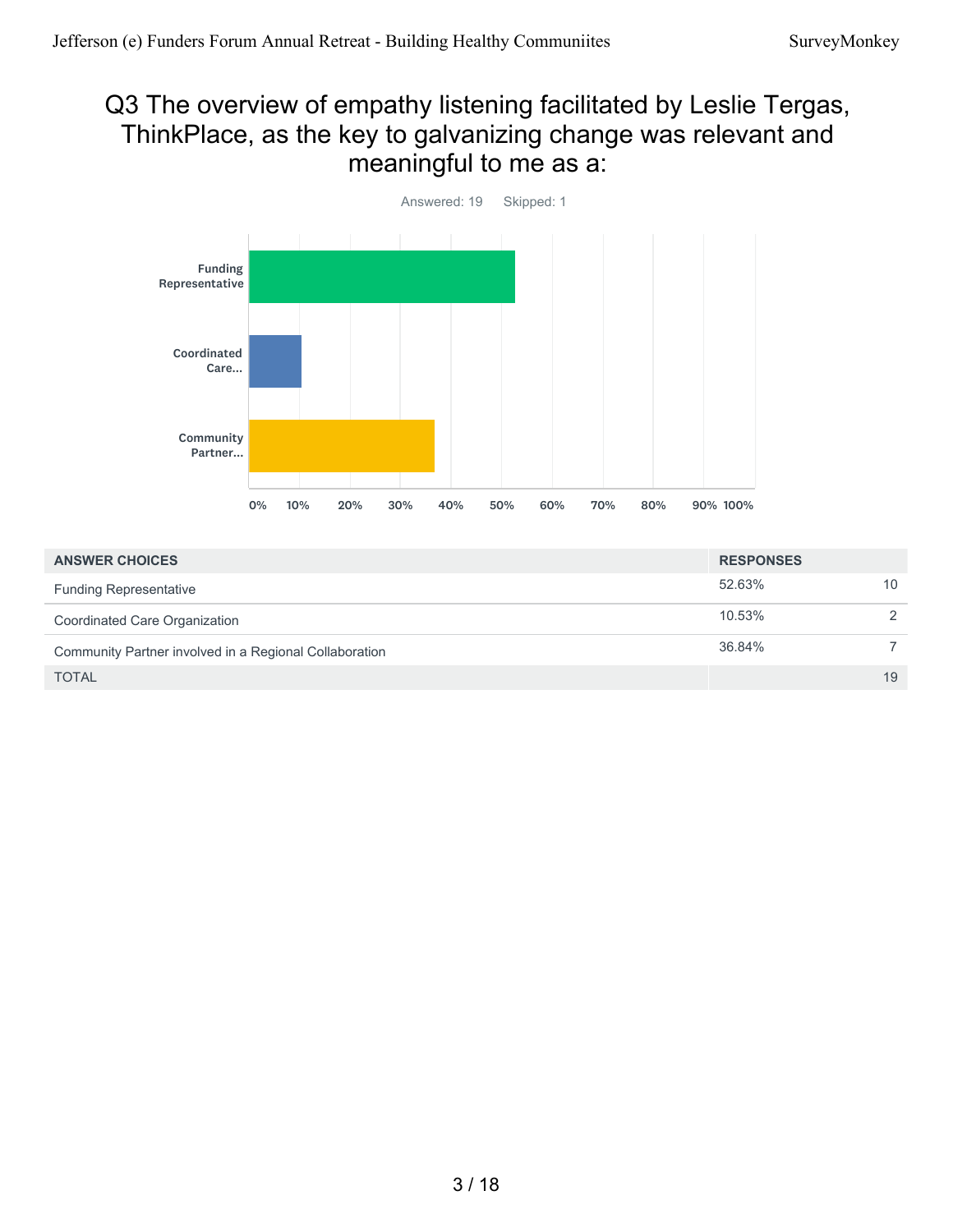#### Q4 The overview of empathy listening facilitated by Leslie Tergas, ThinkPlace, as the key to galvanizing change was relevant and meaningful to me:



| <b>ANSWER CHOICES</b>        | <b>RESPONSES</b> |                |
|------------------------------|------------------|----------------|
| Strongly agree               | 75.00%           | 15             |
| Agree                        | 25.00%           | 5              |
| Neutral                      | $0.00\%$         | $\overline{0}$ |
| <b>Disagree</b>              | $0.00\%$         | $\mathbf{0}$   |
| Strongly disagree            | $0.00\%$         | $\mathbf 0$    |
| <b>Total Respondents: 20</b> |                  |                |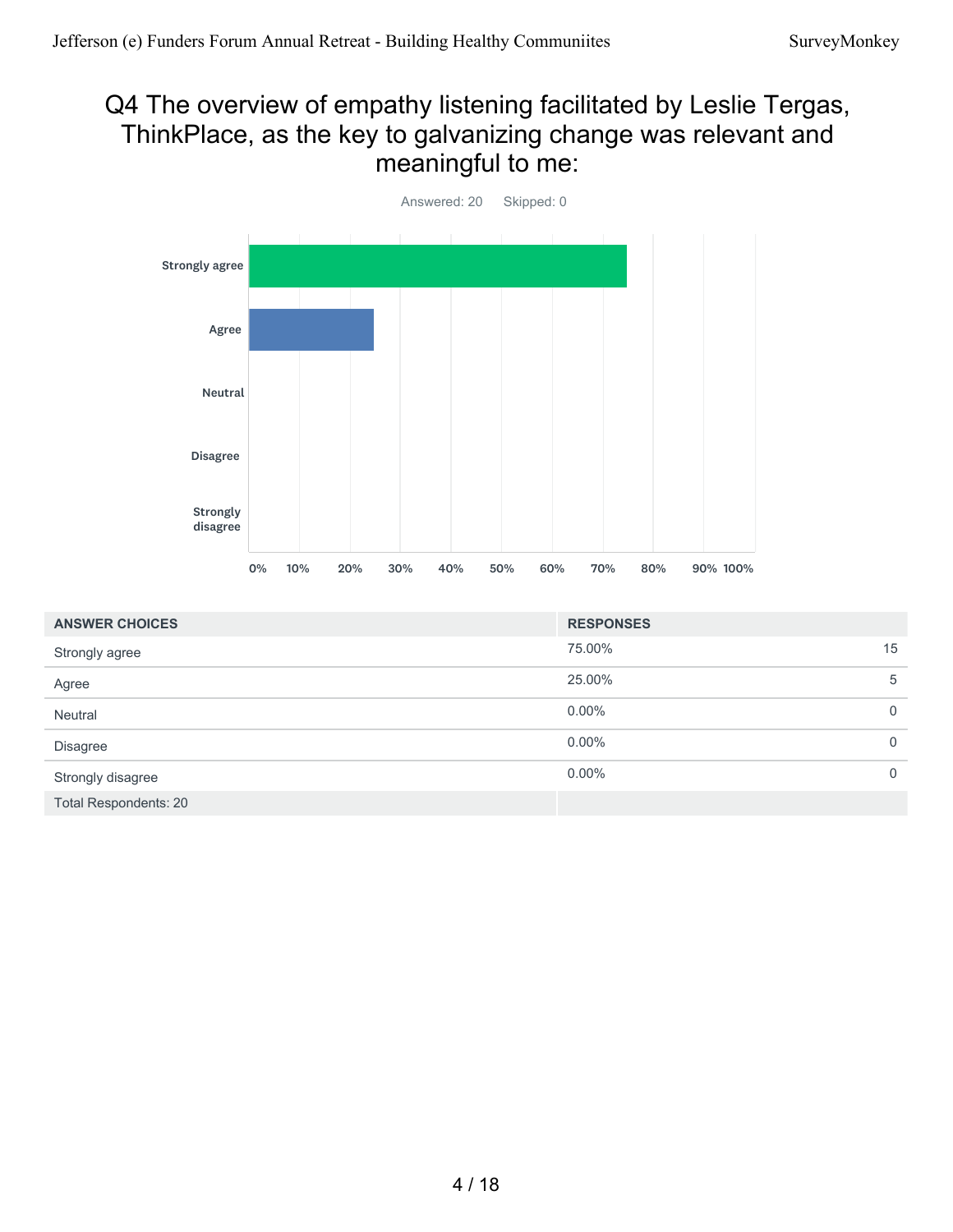# Q5 Any comments?

Answered: 14 Skipped: 6

| #              | <b>RESPONSES</b>                                                                                                                                                                                                                                                                                                                                                                                                                                                                                                                                                                                                                                                                                | <b>DATE</b>        |
|----------------|-------------------------------------------------------------------------------------------------------------------------------------------------------------------------------------------------------------------------------------------------------------------------------------------------------------------------------------------------------------------------------------------------------------------------------------------------------------------------------------------------------------------------------------------------------------------------------------------------------------------------------------------------------------------------------------------------|--------------------|
| 1              | I would love to be able to get more information around this. Is this something that will be shared                                                                                                                                                                                                                                                                                                                                                                                                                                                                                                                                                                                              | 3/15/2019 9:38 AM  |
|                | with this group?                                                                                                                                                                                                                                                                                                                                                                                                                                                                                                                                                                                                                                                                                |                    |
| 2              | It was a very informative course that everyone should take.                                                                                                                                                                                                                                                                                                                                                                                                                                                                                                                                                                                                                                     | 3/15/2019 8:37 AM  |
| 3              | Very interested in deepening my skill                                                                                                                                                                                                                                                                                                                                                                                                                                                                                                                                                                                                                                                           | 3/14/2019 7:32 PM  |
| 4              | EL has given me a new insight into conversations. I hope I can apply the techniques in my<br>conversation going forward                                                                                                                                                                                                                                                                                                                                                                                                                                                                                                                                                                         | 3/14/2019 6:42 PM  |
| 5              | Listen more, talk less. Often, because we do work in this field as part of our day jobs, I think it is<br>natural to become accustomed to working with professionals or experts in service to the<br>community. The listening session demonstrated the importance or learning from the community<br>and serving outcomes together rather than structuring give/take - instruct/follow dynamics.                                                                                                                                                                                                                                                                                                 | 3/13/2019 10:32 AM |
| 6              | The exercise around favorite meals and experience planning through empathic listening was<br>dynamite! It was hard to stop listening with an intent to provide a "fix". A good lesson for me to<br>listen and validate the other's experience without trying to come up with a solution for them. It's so<br>easy to slip into "fixer" role and it made me aware of being more intentional about fighting this<br>instinct when I'm listening. I also loved when Peter Buckley shared how he realized that he'd<br>designed a meal that he would enjoy rather than one to match the needs/interests of his partner. It<br>was an easy, fun, and very effective activity. I will make use of it. | 3/12/2019 11:06 AM |
| $\overline{7}$ | I found the approach fascinating and inspiring.                                                                                                                                                                                                                                                                                                                                                                                                                                                                                                                                                                                                                                                 | 3/12/2019 9:56 AM  |
| 8              | This is the great work of our time and such an easily digestible shift. The subtle opening in the<br>people in the room was very impactful.                                                                                                                                                                                                                                                                                                                                                                                                                                                                                                                                                     | 3/11/2019 3:14 PM  |
| 9              | How do we build greater capacity.  Do we have the right balance between "learning by doing"<br>and intentional reflection/learning from others.                                                                                                                                                                                                                                                                                                                                                                                                                                                                                                                                                 | 3/11/2019 3:08 PM  |
| 10             | As an RN, empathetic listening is sort like "Nursing 101". It was interesting to me how new this<br>concept was to many. Leslie's presentation, presence, and application of this tool to the<br>community was wonderful and innovative.                                                                                                                                                                                                                                                                                                                                                                                                                                                        | 3/11/2019 2:55 PM  |
| 11             | We need to practice more of that listening in our daily communications                                                                                                                                                                                                                                                                                                                                                                                                                                                                                                                                                                                                                          | 3/11/2019 11:16 AM |
| 12             | Great reminders and pathways for really hearing others. I especially like the ways that empathy<br>listening can lead to change.                                                                                                                                                                                                                                                                                                                                                                                                                                                                                                                                                                | 3/11/2019 8:05 AM  |
| 13             | She was excellent not in terms of relevance but in terms of a great learning experience.                                                                                                                                                                                                                                                                                                                                                                                                                                                                                                                                                                                                        | 3/8/2019 10:13 PM  |
| 14             | Fabulous exercise that opened a lot of minds that day.                                                                                                                                                                                                                                                                                                                                                                                                                                                                                                                                                                                                                                          | 3/8/2019 7:09 PM   |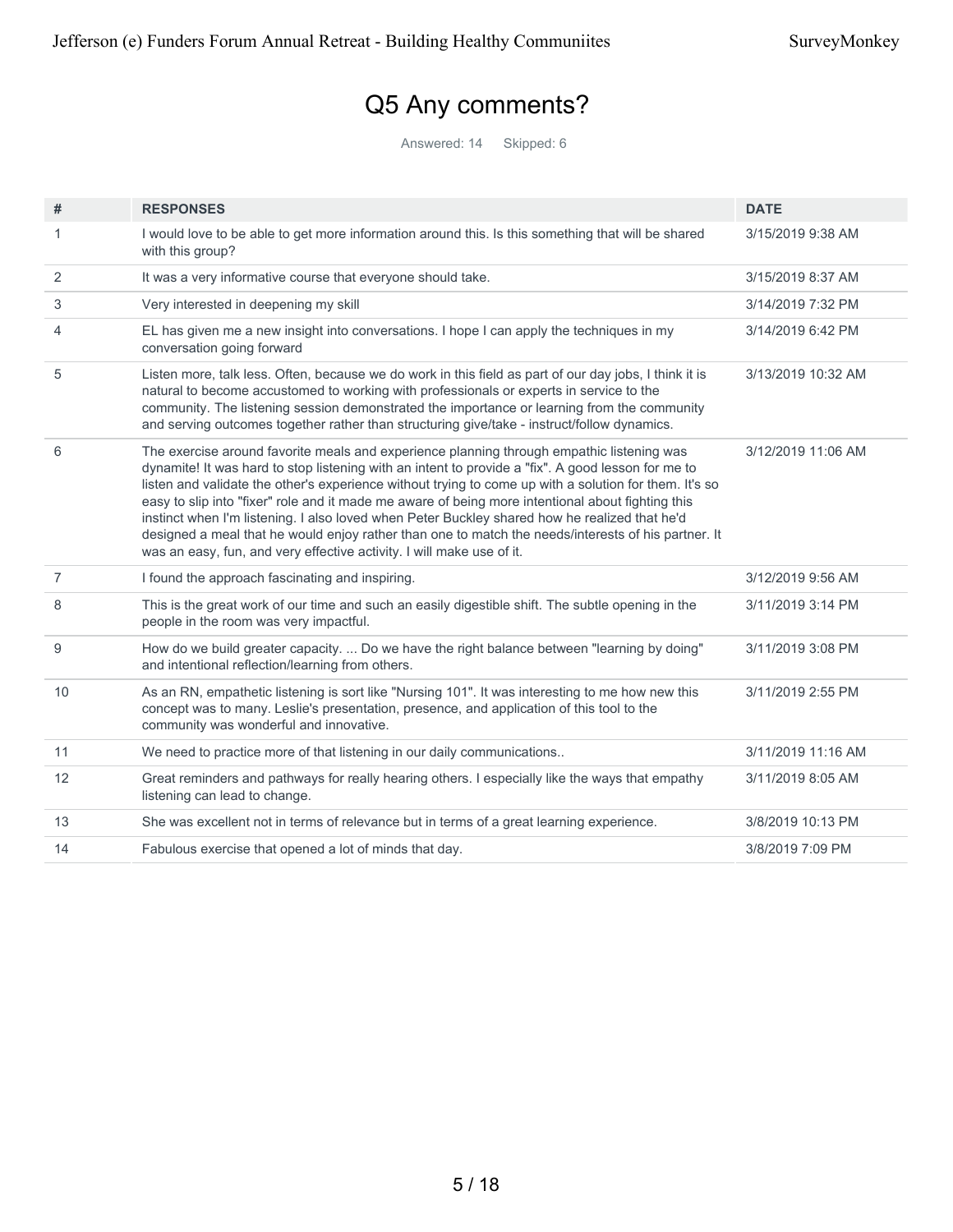#### Q6 The time spent in the afternoon break-out sessions to learn more about workgroups of the Building Healthy Communities initiative and Southern Oregon Regional collaborative initiatives was relevant and meaningful to me as a:



| <b>ANSWER CHOICES</b>                                  | <b>RESPONSES</b> |    |
|--------------------------------------------------------|------------------|----|
| <b>Funding Representative</b>                          | 45.00%           | 9  |
| Coordinated Care Organization representative           | 15.00%           | 3  |
| Community Partner involved in a Regional Collaboration | 40.00%           | 8  |
| <b>TOTAL</b>                                           |                  | 20 |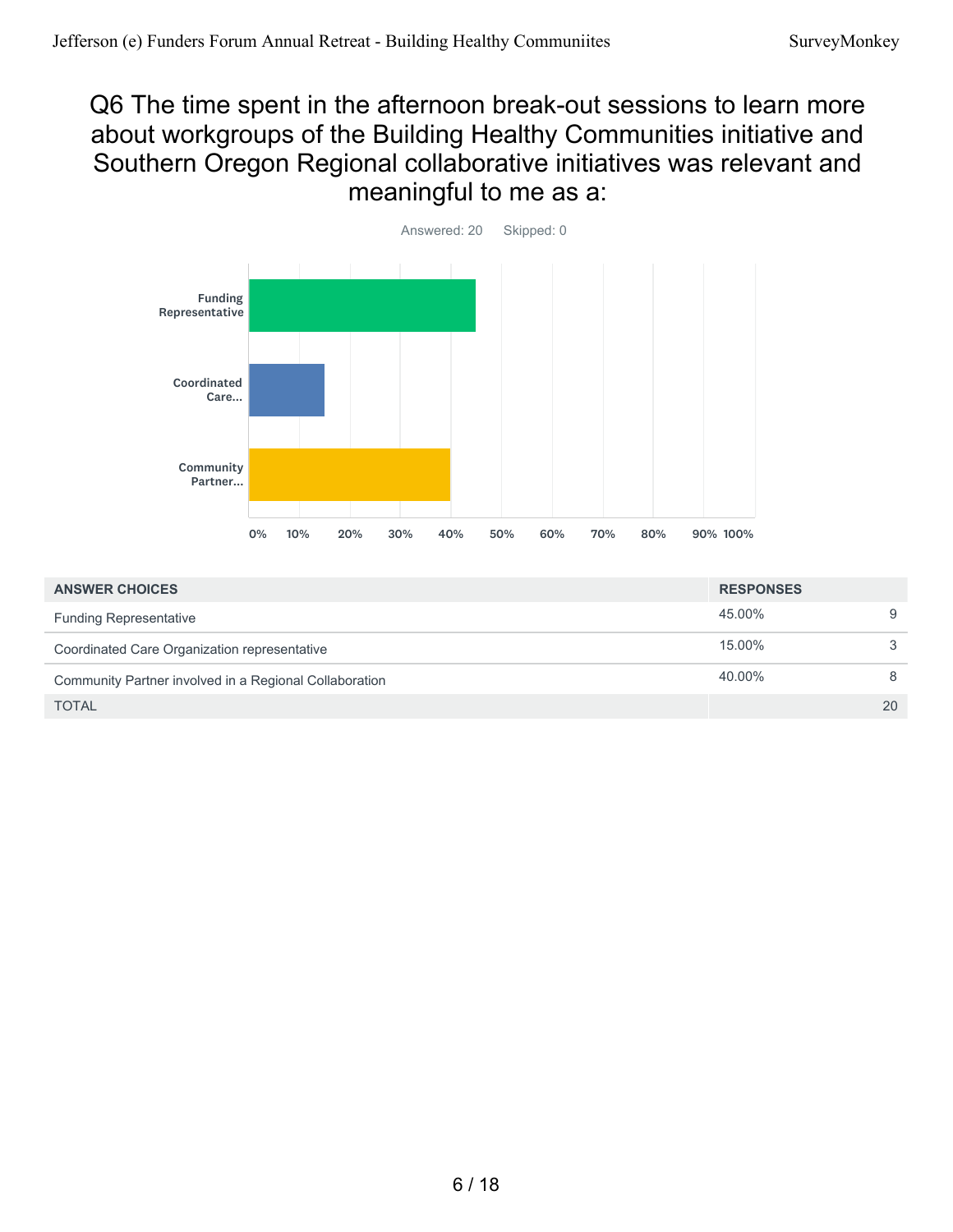

#### 20.00% 4 20.00% 4 20.00% 4 40.00% 8 Total Respondents: 20 **ANSWER CHOICES RESPONSES** Youth, Health & Workplace Readiness Promoting Trauma Informed Practices & Resiliency Early Literacy Non-Profit Capacity Support & Food Insecurity

#### Q7 Session 1. I attended: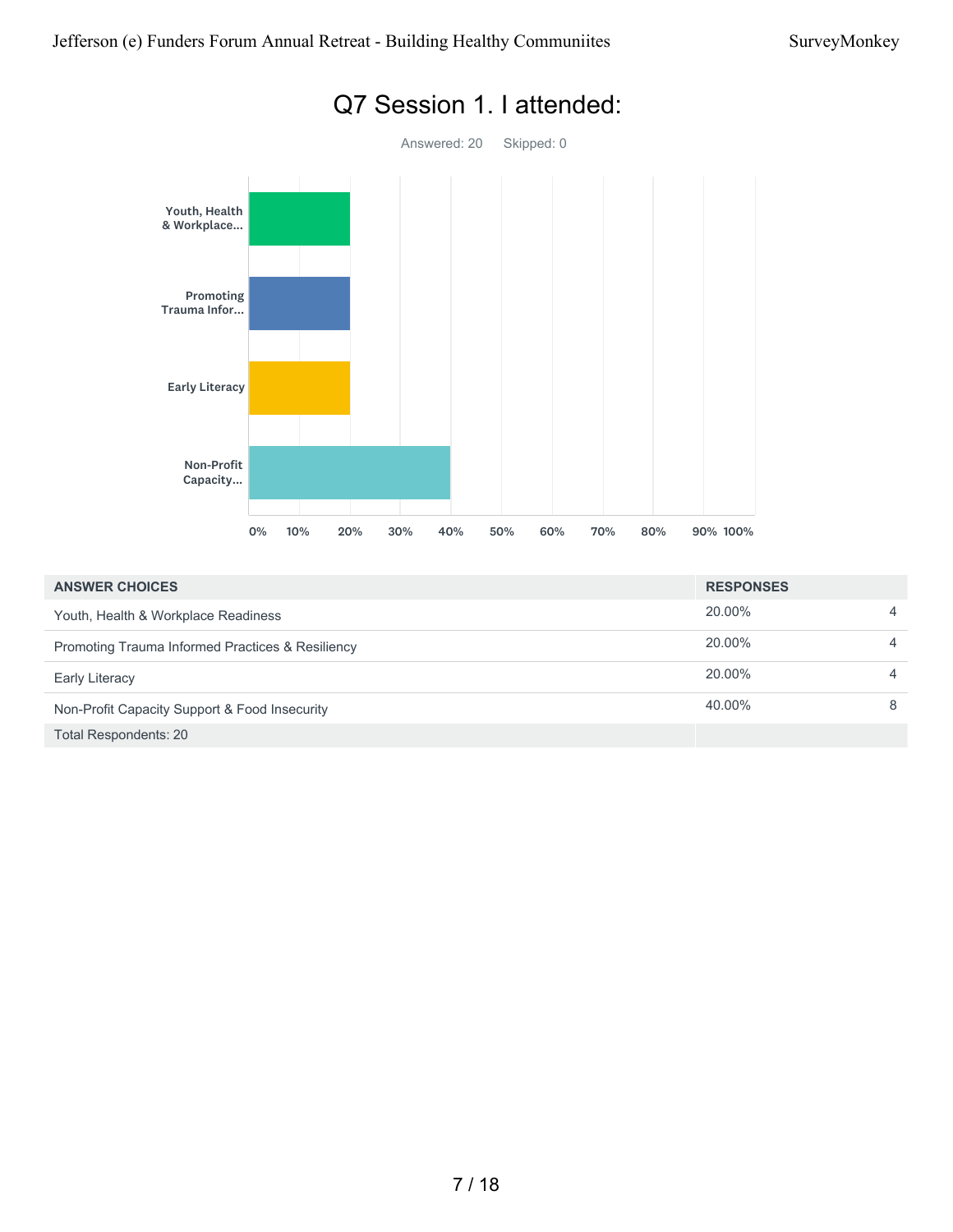### Q8 Time spent in session 1 was relevant and meaningful to me:



| <b>ANSWER CHOICES</b>        | <b>RESPONSES</b> |               |
|------------------------------|------------------|---------------|
| Strongly agree               | 45.00%           | 9             |
| Agree                        | 40.00%           | 8             |
| Neutral                      | 10.00%           | $\mathcal{P}$ |
| <b>Disagree</b>              | 5.00%            |               |
| Strongly disagree            | $0.00\%$         | 0             |
| <b>Total Respondents: 20</b> |                  |               |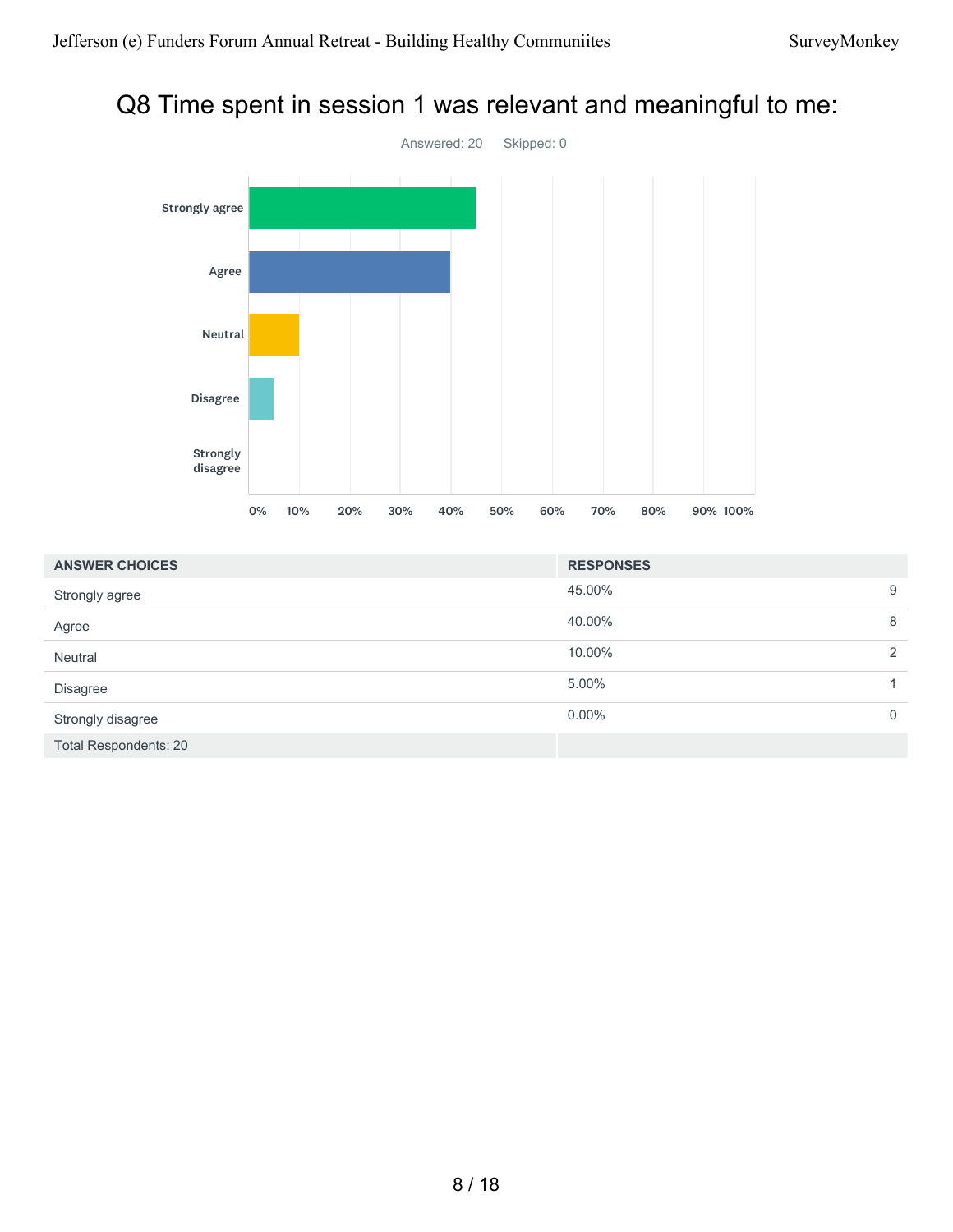

| <b>ANSWER CHOICES</b>                                       | <b>RESPONSES</b> |   |
|-------------------------------------------------------------|------------------|---|
| Youth, Health & Workplace Readiness                         | 29.41%           | 5 |
| <b>Promoting Trauma Informed Practices &amp; Resiliency</b> | 17.65%           | 3 |
| <b>Early Literacy</b>                                       | 35.29%           | 6 |
| Non-Profit Capacity Support & Food Insecurity               | 17.65%           | 3 |
| <b>Total Respondents: 17</b>                                |                  |   |

# Q9 Session 2 I attended: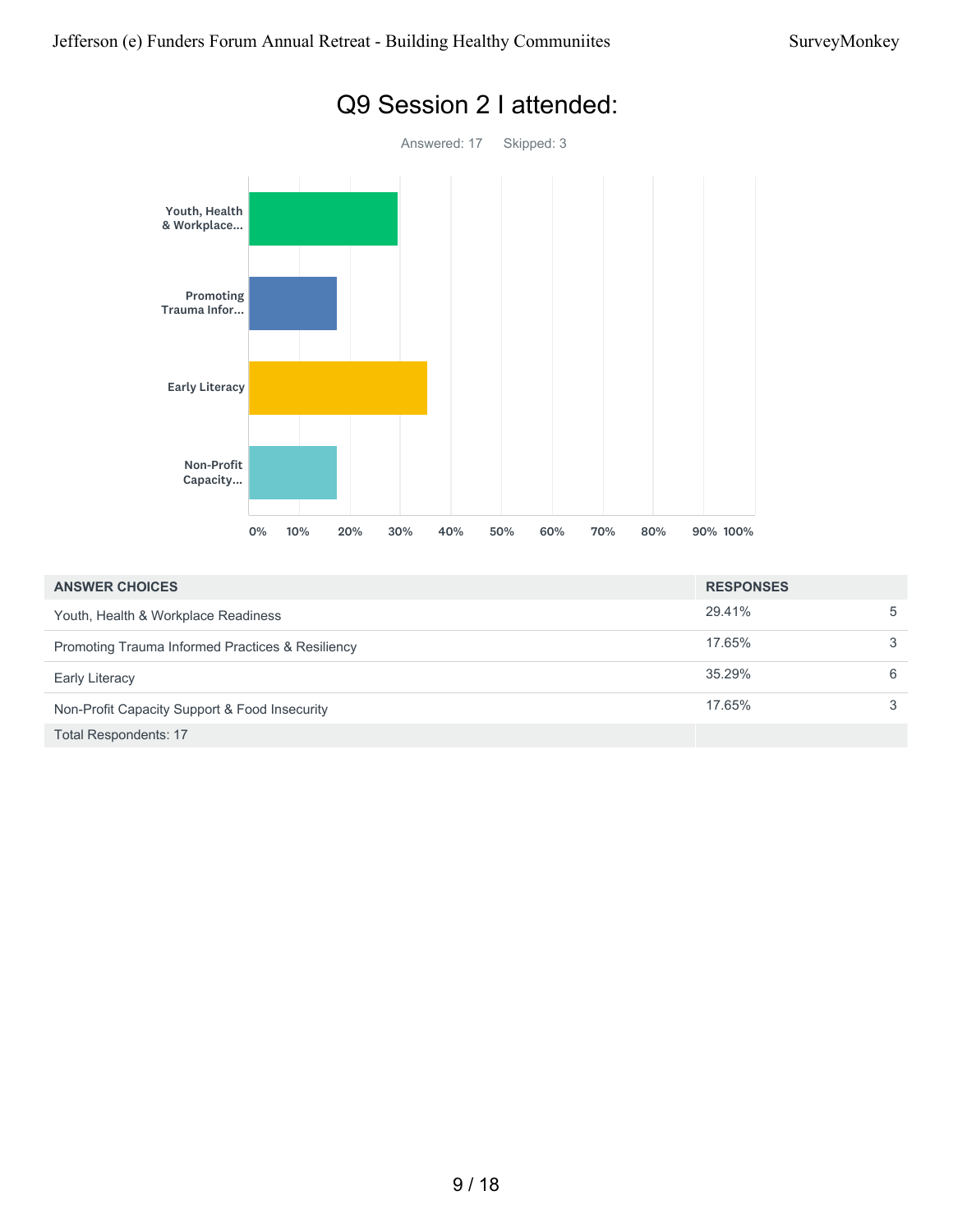#### Q10 Time spent in session 2 was relevant and meaningful to me:



| <b>ANSWER CHOICES</b>        | <b>RESPONSES</b> |                |
|------------------------------|------------------|----------------|
| Strongly agree               | 50.00%           | 9              |
| Agree                        | 33.33%           | 6              |
| Neutral                      | 11.11%           | 2              |
| <b>Disagree</b>              | 5.56%            |                |
| Strongly disagree            | $0.00\%$         | $\overline{0}$ |
| <b>Total Respondents: 18</b> |                  |                |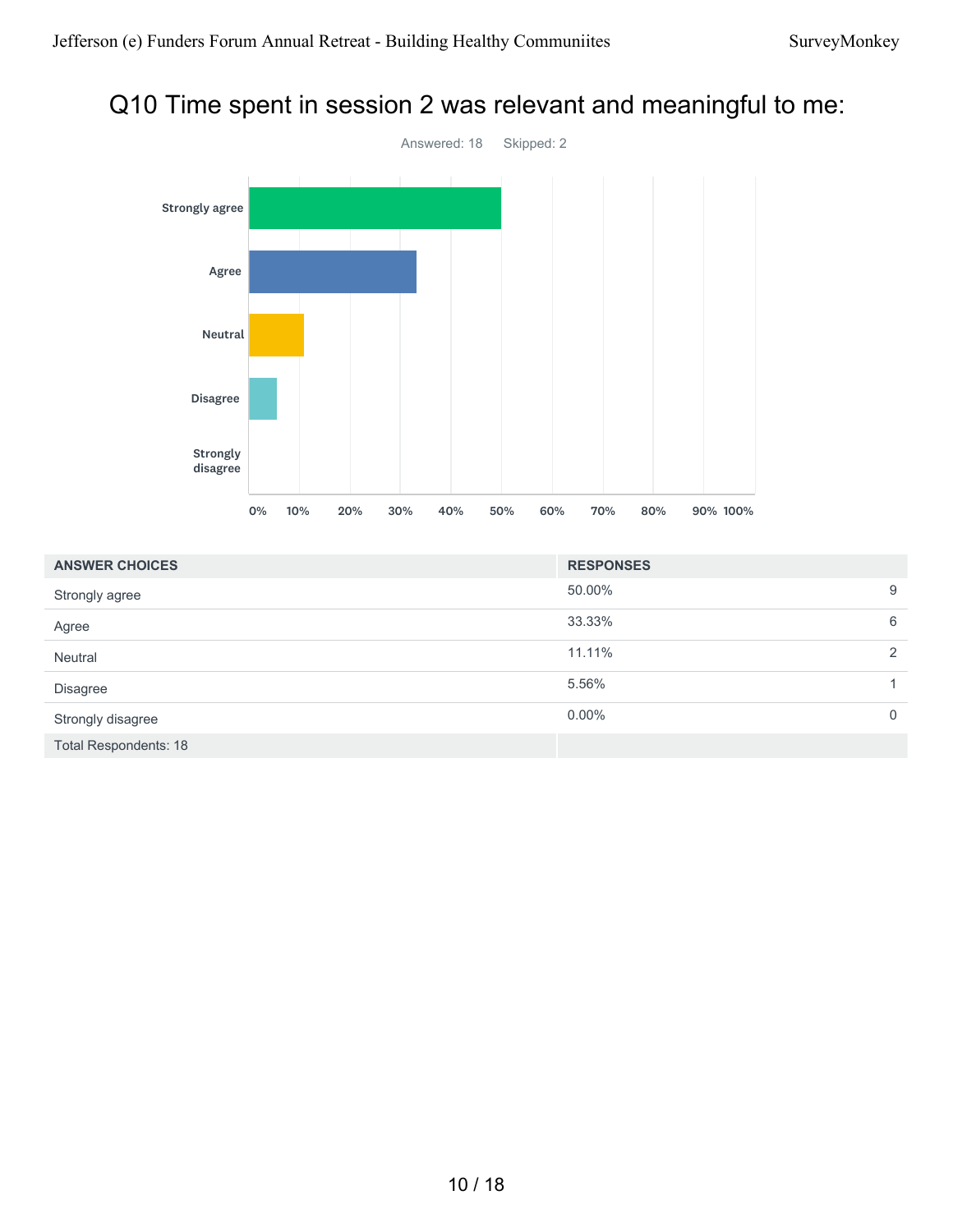### Q11 What impact, if any, did the empathy interview experience have on you?

Answered: 15 Skipped: 5

| #              | <b>RESPONSES</b>                                                                                                                                                                                                                                                                                                                                                                                                                                                                                | <b>DATE</b>        |
|----------------|-------------------------------------------------------------------------------------------------------------------------------------------------------------------------------------------------------------------------------------------------------------------------------------------------------------------------------------------------------------------------------------------------------------------------------------------------------------------------------------------------|--------------------|
| 1              | I enjoyed learning how we are all at different places with our learning skills. This reiterates the<br>importance of building this listening skill in the multiple spaces that we participate in.                                                                                                                                                                                                                                                                                               | 3/15/2019 9:43 AM  |
| 2              | It served as a poignant reminder to listen.                                                                                                                                                                                                                                                                                                                                                                                                                                                     | 3/15/2019 8:39 AM  |
| 3              | I am sorry, it seems too much time has passed for me to recall specifics                                                                                                                                                                                                                                                                                                                                                                                                                        | 3/14/2019 7:38 PM  |
| 4              | Strong impact. See earlier response                                                                                                                                                                                                                                                                                                                                                                                                                                                             | 3/14/2019 6:47 PM  |
| 5              | I like this tool and hope to use it in the future. It demonstrated not only the connection of listening<br>but, when it came time to plan a meal, highlighted the importance of effective inquiry. Several<br>people made comments about not really talking about one important aspect or another - food,<br>setting, allergies, etc. So, from a relational standpoint, it seemed to work very well, but from a<br>planning standpoint, it highlighted the importance of listening and inquiry. | 3/13/2019 10:41 AM |
| 6              | It highlighted the need for my deep listening to be with the sole intent to listen and honor the<br>sharing rather than to feel compelled to help find a solution. It was humbling.                                                                                                                                                                                                                                                                                                             | 3/12/2019 11:56 AM |
| $\overline{7}$ | I found myself too ready to jump to solutions when my role was just listening. It was a BIG treat to<br>connect with the other person.                                                                                                                                                                                                                                                                                                                                                          | 3/12/2019 10:00 AM |
| 8              | I was pleasantly surprised that this was the level of conversation at a funders forum.                                                                                                                                                                                                                                                                                                                                                                                                          | 3/11/2019 3:18 PM  |
| 9              | It has provoked thought & sharing. I have shared with multiple colleagues, both in writing and<br>verbally.                                                                                                                                                                                                                                                                                                                                                                                     | 3/11/2019 3:11 PM  |
| 10             | It was interesting to see how some people were new to empathetic listening. I am very familiar<br>w/this as an RN on an individual level with patients. I am excited by the prospect of using this tool<br>for community focused work.                                                                                                                                                                                                                                                          | 3/11/2019 3:06 PM  |
| 11             | Renewed my knowledge about really listening without interrupting the speaker or offer advise<br>when it hasn't been asked for.                                                                                                                                                                                                                                                                                                                                                                  | 3/11/2019 11:25 AM |
| 12             | I think it really helped me to slow down and "walk in another's shoes." This is incredibly important<br>to me as I work with families.                                                                                                                                                                                                                                                                                                                                                          | 3/11/2019 8:16 AM  |
| 13             | reinforced the concept of careful listening                                                                                                                                                                                                                                                                                                                                                                                                                                                     | 3/9/2019 9:36 AM   |
| 14             | It was a kind and generous experience.                                                                                                                                                                                                                                                                                                                                                                                                                                                          | 3/8/2019 10:16 PM  |
| 15             | It was a wonderful opportunity to focus on an individual's perspective                                                                                                                                                                                                                                                                                                                                                                                                                          | 3/8/2019 7:16 PM   |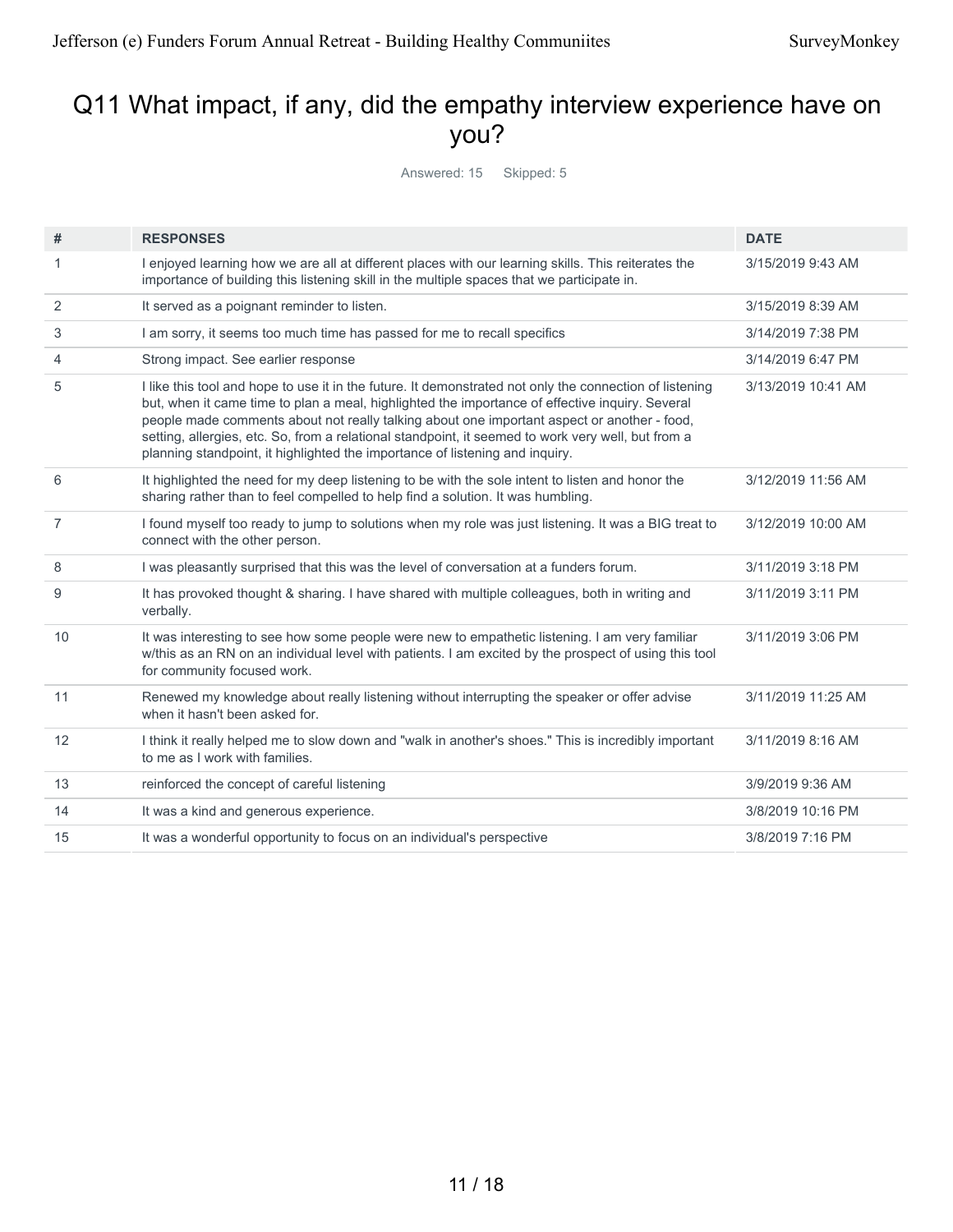# Q12 Do you think this experience will impact how you understand or do your work?

Answered: 16 Skipped: 4

| #  | <b>RESPONSES</b>                                                                                                                                                                                                              | <b>DATE</b>        |
|----|-------------------------------------------------------------------------------------------------------------------------------------------------------------------------------------------------------------------------------|--------------------|
| 1  | Yes, absolutely!                                                                                                                                                                                                              | 3/15/2019 9:43 AM  |
| 2  | Yes.                                                                                                                                                                                                                          | 3/15/2019 8:39 AM  |
| 3  | Empathy interviewing is a piece of my professional life, never stop learning more about it                                                                                                                                    | 3/14/2019 7:38 PM  |
| 4  | I sure hope so                                                                                                                                                                                                                | 3/14/2019 6:47 PM  |
| 5  | Yes!                                                                                                                                                                                                                          | 3/13/2019 10:41 AM |
| 6  | Yes                                                                                                                                                                                                                           | 3/12/2019 4:18 PM  |
| 7  | Definitely. It expanded my thinking about listening and added to my toolbox.                                                                                                                                                  | 3/12/2019 11:56 AM |
| 8  | Yes but I think we all need more practice.                                                                                                                                                                                    | 3/12/2019 10:00 AM |
| 9  | Yes, we are learning to speak the language of connection and intimacy on the large scale<br>corporate level. Knowing that this work is happening allows me to more authentically navigate the<br>funding and corporate world. | 3/11/2019 3:18 PM  |
| 10 | Not sure. It is definitely pushing me to think more about training/capacity/outside insight that could<br>be improving my/our effectiveness.                                                                                  | 3/11/2019 3:11 PM  |
| 11 | I would like to implement this type of empathy interview in our community based work, but would<br>need more detailed information and training.                                                                               | 3/11/2019 3:06 PM  |
| 12 | It refreshed my knowledge about LISTENING without interrupting.                                                                                                                                                               | 3/11/2019 11:25 AM |
| 13 | I do. It reinforced critical qualities in paying attention and not thinking of my responses while<br>another person is sharing.                                                                                               | 3/11/2019 8:16 AM  |
| 14 | reinforce my ideas                                                                                                                                                                                                            | 3/9/2019 9:36 AM   |
| 15 | Not likely.                                                                                                                                                                                                                   | 3/8/2019 10:16 PM  |
| 16 | I experience this type of listening and use it within our organization and with some of our<br>community partners. i would like to see it used more by our system leadership.                                                 | 3/8/2019 7:16 PM   |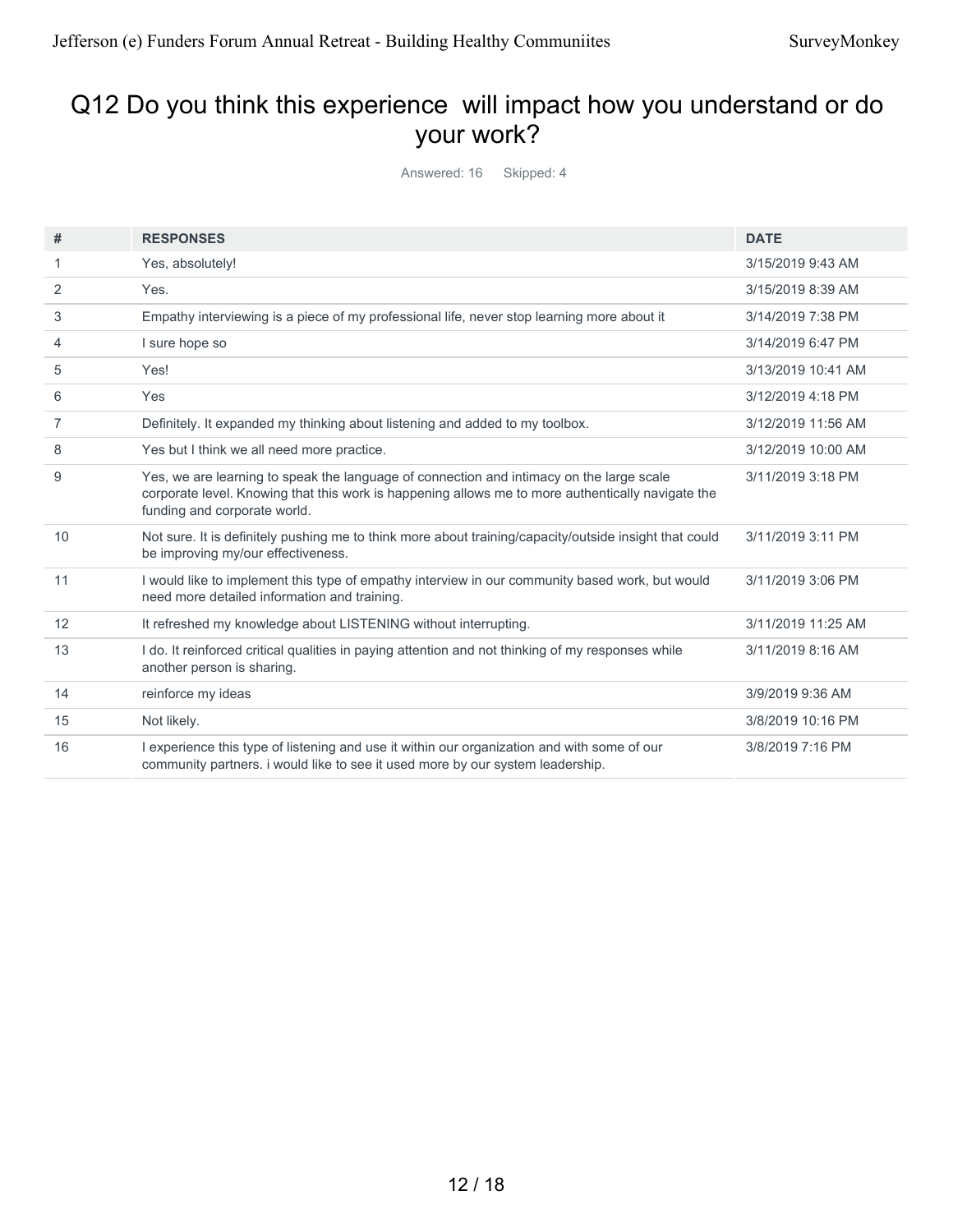# Q13 Do you notice yourself thinking differently?

Answered: 16 Skipped: 4

| #  | <b>RESPONSES</b>                                                                                                                                                                                                                                                                                                                                                                                                                                              | <b>DATE</b>        |
|----|---------------------------------------------------------------------------------------------------------------------------------------------------------------------------------------------------------------------------------------------------------------------------------------------------------------------------------------------------------------------------------------------------------------------------------------------------------------|--------------------|
| 1. | Yes, and I also felt very validated.                                                                                                                                                                                                                                                                                                                                                                                                                          | 3/15/2019 9:43 AM  |
| 2  | Yes.                                                                                                                                                                                                                                                                                                                                                                                                                                                          | 3/15/2019 8:39 AM  |
| 3  | Deeper                                                                                                                                                                                                                                                                                                                                                                                                                                                        | 3/14/2019 7:38 PM  |
| 4  | At times I do                                                                                                                                                                                                                                                                                                                                                                                                                                                 | 3/14/2019 6:47 PM  |
| 5  | Yes - especially along the lines of "listening to the needs of the community" and asking people<br>what they want or what they see as the solution to the issue rather than relying solely on<br>examples and theory. So far this has mostly come to practice in considering current events and<br>potential solutions to issues. I'm looking forward to finding active places to employ this and we are<br>using it to guide the formation of one workgroup. | 3/13/2019 10:41 AM |
| 6  | Yes                                                                                                                                                                                                                                                                                                                                                                                                                                                           | 3/12/2019 4:18 PM  |
| 7  | Yes. I'm more aware of what type of listening I'm receiving, giving, observing. I'm more aware of<br>checking my intention as I listen.                                                                                                                                                                                                                                                                                                                       | 3/12/2019 11:56 AM |
| 8  | Yes, I made a specific effort to listen and ask more questions rather than working to solve<br>anything.                                                                                                                                                                                                                                                                                                                                                      | 3/12/2019 10:00 AM |
| 9  | Yes                                                                                                                                                                                                                                                                                                                                                                                                                                                           | 3/11/2019 3:18 PM  |
| 10 | Not yet!                                                                                                                                                                                                                                                                                                                                                                                                                                                      | 3/11/2019 3:11 PM  |
| 11 | When doing work on our project last week, I certainly thought about how using empathy interviews<br>could help inform our work and be more effective in coming up with actions that will be of value to<br>our community.                                                                                                                                                                                                                                     | 3/11/2019 3:06 PM  |
| 12 | Yes. It makes a difference when I placed myself in the other person's shoes. It generates<br>empathy                                                                                                                                                                                                                                                                                                                                                          | 3/11/2019 11:25 AM |
| 13 | Yes, I actually do.                                                                                                                                                                                                                                                                                                                                                                                                                                           | 3/11/2019 8:16 AM  |
| 14 | not really--but reinforces my approach                                                                                                                                                                                                                                                                                                                                                                                                                        | 3/9/2019 9:36 AM   |
| 15 | <b>No</b>                                                                                                                                                                                                                                                                                                                                                                                                                                                     | 3/8/2019 10:16 PM  |
| 16 | Yes                                                                                                                                                                                                                                                                                                                                                                                                                                                           | 3/8/2019 7:16 PM   |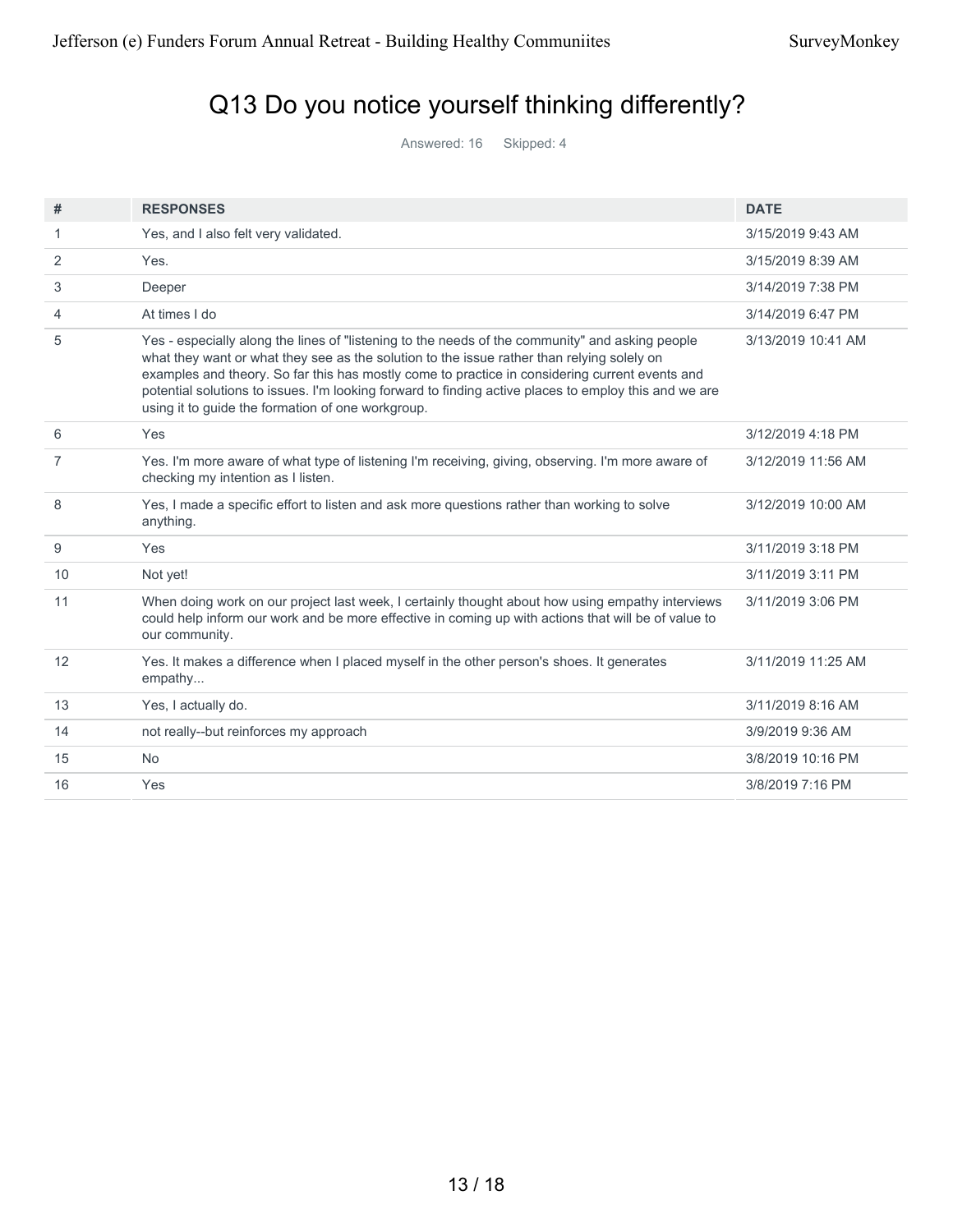# Q14 Are you considering applying this empathy interviewing experience in your community?

Answered: 16 Skipped: 4

| #  | <b>RESPONSES</b>                                                                                                                                                                                                                        | <b>DATE</b>        |
|----|-----------------------------------------------------------------------------------------------------------------------------------------------------------------------------------------------------------------------------------------|--------------------|
|    | I would love to be able to do this, especially how can we bring this and share this with our<br>community, so we are all learning together.                                                                                             | 3/15/2019 9:43 AM  |
| 2  | Yes.                                                                                                                                                                                                                                    | 3/15/2019 8:39 AM  |
| 3  | Yes                                                                                                                                                                                                                                     | 3/14/2019 7:38 PM  |
| 4  | Not fully enough                                                                                                                                                                                                                        | 3/14/2019 6:47 PM  |
| 5  | Yes but I'm not sure how/when yet                                                                                                                                                                                                       | 3/13/2019 10:41 AM |
| 6  | Yes                                                                                                                                                                                                                                     | 3/12/2019 4:18 PM  |
| 7  | Yes. Not sure how yet other than talking one on one about it with other learners. I'm sure it will<br>inform my thinking about meetings, focus groups, and other organized group interactions, but I<br>don't have a specific plan yet. | 3/12/2019 11:56 AM |
| 8  | Yes. I would love to.                                                                                                                                                                                                                   | 3/12/2019 10:00 AM |
| 9  | I would love to                                                                                                                                                                                                                         | 3/11/2019 3:18 PM  |
| 10 | Good question. Workforce systems                                                                                                                                                                                                        | 3/11/2019 3:11 PM  |
| 11 | I think there could be an opportunity to do this in the future with a bit more training/logistical<br>details.                                                                                                                          | 3/11/2019 3:06 PM  |
| 12 | Yespractice, practice. It's the name of the game.                                                                                                                                                                                       | 3/11/2019 11:25 AM |
| 13 | This is an activity that I can see us doing with the JCCN.                                                                                                                                                                              | 3/11/2019 8:16 AM  |
| 14 | yes                                                                                                                                                                                                                                     | 3/9/2019 9:36 AM   |
| 15 | No.                                                                                                                                                                                                                                     | 3/8/2019 10:16 PM  |
| 16 | Promoting its use among multi stakeholder initiatives.                                                                                                                                                                                  | 3/8/2019 7:16 PM   |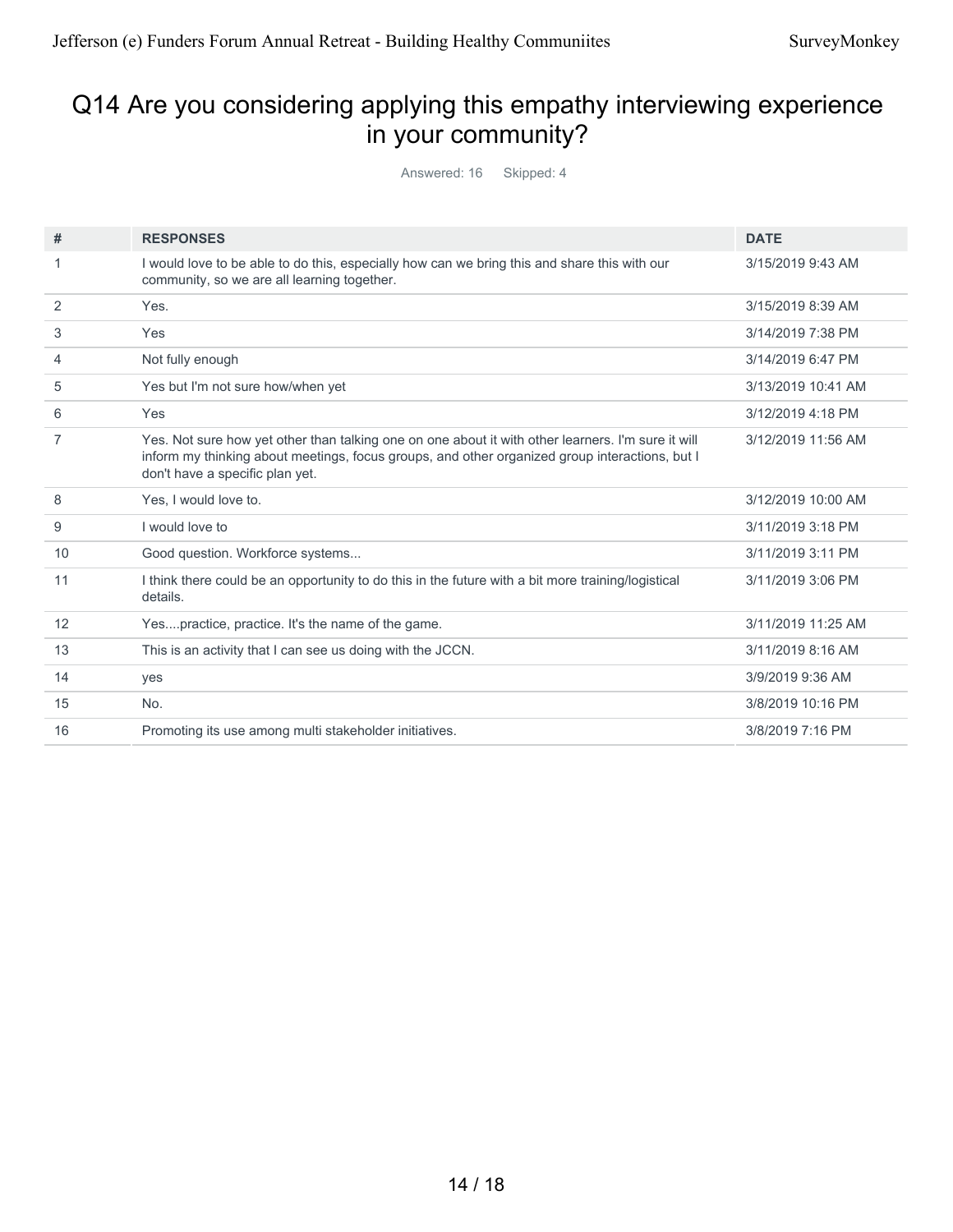# Q15 What is one thing you took away from the morning and/or afternoon?

Answered: 15 Skipped: 5

| #  | <b>RESPONSES</b>                                                                                                                                                                                                             | <b>DATE</b>        |
|----|------------------------------------------------------------------------------------------------------------------------------------------------------------------------------------------------------------------------------|--------------------|
|    |                                                                                                                                                                                                                              |                    |
| 1  | I really loved the empathetic listening session. I also liked the opportunity to network with different<br>people at different tables.                                                                                       | 3/15/2019 9:43 AM  |
| 2  | Be respectful and listen empathetically.                                                                                                                                                                                     | 3/15/2019 8:39 AM  |
| 3  | Interest in learning more from our presenters skill building                                                                                                                                                                 | 3/14/2019 7:38 PM  |
| 4  | Del Norte group has accomplished much embracing their broad community                                                                                                                                                        | 3/14/2019 6:47 PM  |
| 5  | recognizing complexity willingness to change                                                                                                                                                                                 | 3/13/2019 10:41 AM |
| 6  | Never underestimate the power of coordinating and convening. (Also reaffirmed the importance of<br>excellence in storytelling.)                                                                                              | 3/12/2019 11:56 AM |
| 7  | Good networking                                                                                                                                                                                                              | 3/12/2019 10:00 AM |
| 8  | so much! Pages and pages of notes and many contacts                                                                                                                                                                          | 3/11/2019 3:18 PM  |
| 9  | Taking outcomes seriously = possibility of transformational change.                                                                                                                                                          | 3/11/2019 3:11 PM  |
| 10 | Think in new, innovative ways to solve old problems                                                                                                                                                                          | 3/11/2019 3:06 PM  |
| 11 | Like to know other people and organizations and see that "we all have a common goal: to improve<br>and better our communities"                                                                                               | 3/11/2019 11:25 AM |
| 12 | Once? Yikes, so many good take-aways. The sense of slowing down to hear others; how is what<br>we are doing sensitive culturally; comprehensive strategies for health and wellness change--for all<br>people in a community. | 3/11/2019 8:16 AM  |
| 13 | The value of empathetic listening                                                                                                                                                                                            | 3/9/2019 9:36 AM   |
| 14 | On a personal level empathetic listening.                                                                                                                                                                                    | 3/8/2019 10:16 PM  |
| 15 | There were a lot of new young leaders who were excited to meet each other and learn together                                                                                                                                 | 3/8/2019 7:16 PM   |
|    |                                                                                                                                                                                                                              |                    |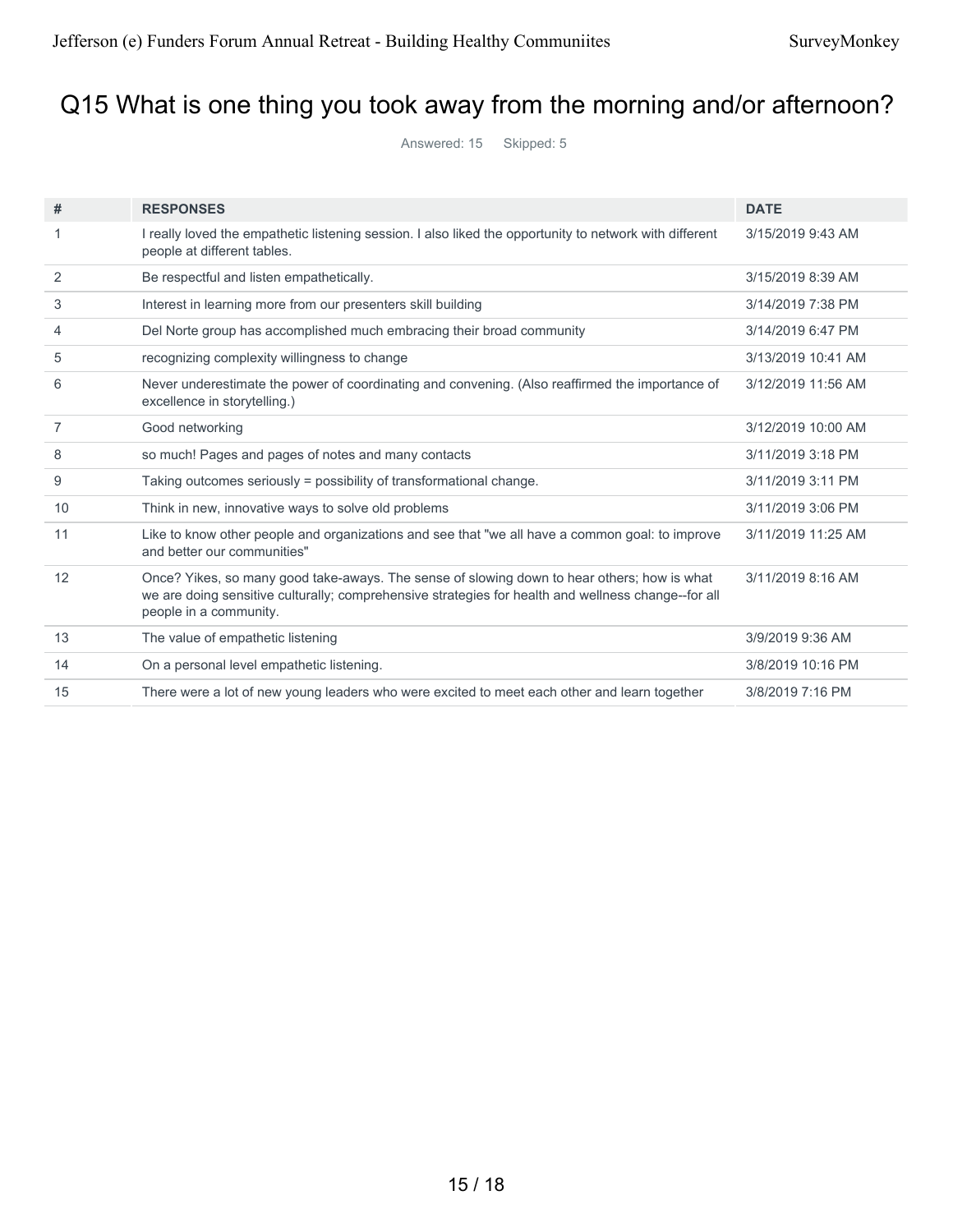# Q16 What do you need in order to use or embed in your work or community the approaches and ideas you learned about?

Answered: 14 Skipped: 6

| #              | <b>RESPONSES</b>                                                                                                                                                                                                                                                                                                                                                                                                                         | <b>DATE</b>        |
|----------------|------------------------------------------------------------------------------------------------------------------------------------------------------------------------------------------------------------------------------------------------------------------------------------------------------------------------------------------------------------------------------------------------------------------------------------------|--------------------|
|                | more information, and who else is doing this work in my community so we can collaborate and<br>create a greater collective impact.                                                                                                                                                                                                                                                                                                       | 3/15/2019 9:43 AM  |
| 2              | Continuing practice and reminders of skills                                                                                                                                                                                                                                                                                                                                                                                              | 3/14/2019 7:38 PM  |
| 3              | I'm not sure yet - but it has been brought up in several meetings where one or more attendees<br>were in the room. It's had an impact!                                                                                                                                                                                                                                                                                                   | 3/13/2019 10:41 AM |
| $\overline{4}$ | Continue to practice empathetic listening                                                                                                                                                                                                                                                                                                                                                                                                | 3/12/2019 4:18 PM  |
| 5              | Learning and facilitation around creating and sustaining effective backbone. In my personal<br>experience and in what I observe around me, backbone is misunderstood, misinterpreted and<br>often misguided. The successful community change initiatives all seem to have a deep shared<br>understanding of what backbone is and how it functions. Would love some facilitated learning for<br>our local collaboratives around backbone. | 3/12/2019 11:56 AM |
| 6              | Perhaps for more of my team to hear the presentation.                                                                                                                                                                                                                                                                                                                                                                                    | 3/12/2019 10:00 AM |
| $\overline{7}$ | Support from the various organizations in the network                                                                                                                                                                                                                                                                                                                                                                                    | 3/11/2019 3:18 PM  |
| 8              | More knowledge of nitty-gritty practice.                                                                                                                                                                                                                                                                                                                                                                                                 | 3/11/2019 3:11 PM  |
| 9              | I would like to work more closely with Del Norte to understand better how they organized their<br>initiative, what infrastructure they put in place, and how they measured their success.                                                                                                                                                                                                                                                | 3/11/2019 3:06 PM  |
| 10             | I am not sure how to answer that. Networking, motivates the need for connecting with others who<br>are working towards the same goals.                                                                                                                                                                                                                                                                                                   | 3/11/2019 11:25 AM |
| 11             | I think I need to take time to continue to reflect on the ideas presented and create intentional<br>pathways to apply those tools.                                                                                                                                                                                                                                                                                                       | 3/11/2019 8:16 AM  |
| 12             | power ahead                                                                                                                                                                                                                                                                                                                                                                                                                              | 3/9/2019 9:36 AM   |
| 13             | I didn't really learn what they did on the coast so I don't know how to answer this.                                                                                                                                                                                                                                                                                                                                                     | 3/8/2019 10:16 PM  |
| 14             | Skills and talent of the ThinkPlace team to work in our communities and with our community<br>partners so they can work better together and share some specific goals, strategies and actions.                                                                                                                                                                                                                                           | 3/8/2019 7:16 PM   |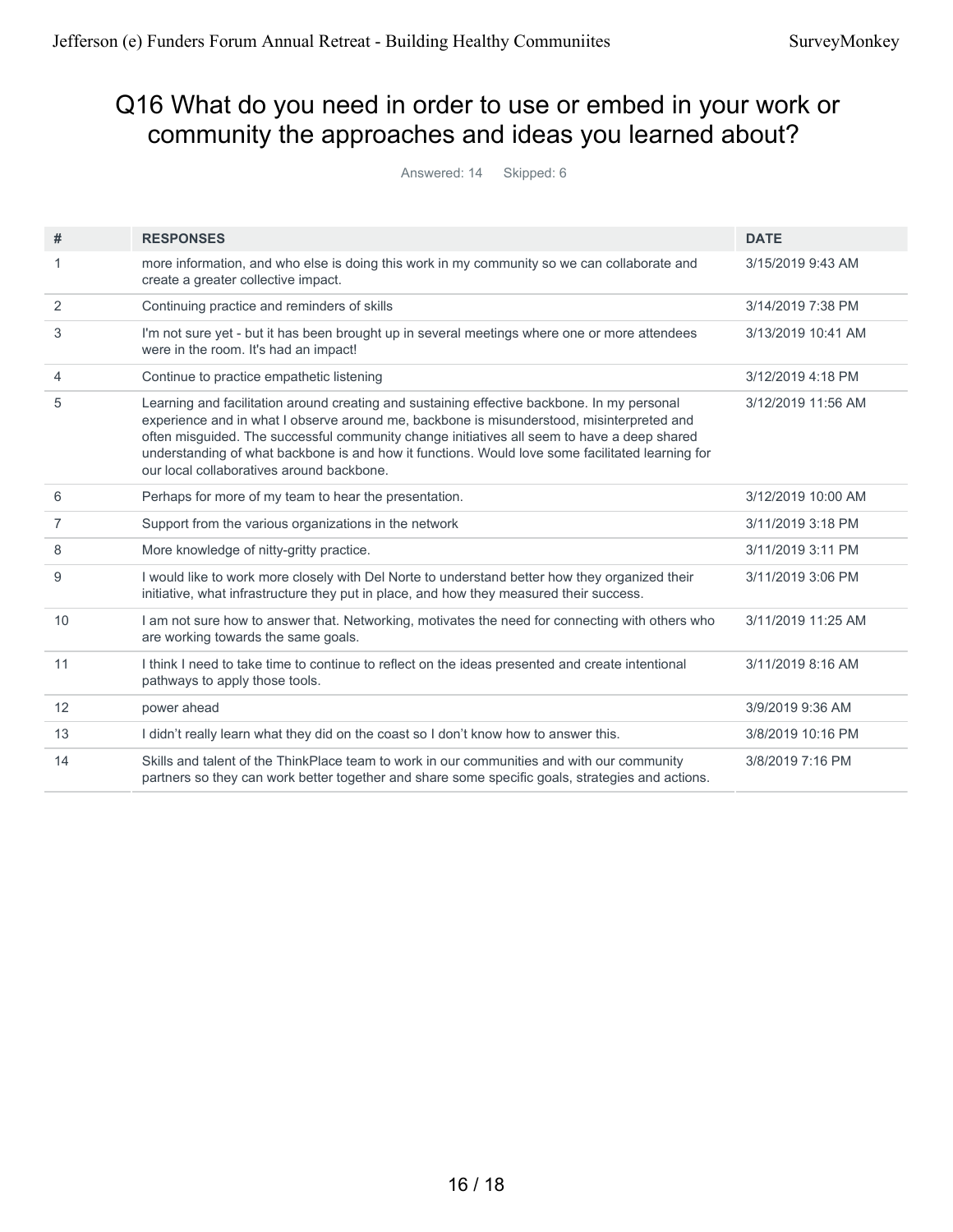### Q17 Did you connect with someone new or create a relationship with a new person or organization during the retreat or since the February 22nd's retreat?

Answered: 15 Skipped: 5

| #  | <b>RESPONSES</b>                                                                                                                                                                                                                                                                                                                                          | <b>DATE</b>        |
|----|-----------------------------------------------------------------------------------------------------------------------------------------------------------------------------------------------------------------------------------------------------------------------------------------------------------------------------------------------------------|--------------------|
|    | Yes, and NO. I was so grateful to be able to reconnect with folks from the Ford Foundation, and I<br>am looking forward for a more continuous relationship with them.                                                                                                                                                                                     | 3/15/2019 9:43 AM  |
| 2  | Yes but I have to go back and look at my notes                                                                                                                                                                                                                                                                                                            | 3/14/2019 7:38 PM  |
| 3  | Yes but more the result of carpooling back and forth                                                                                                                                                                                                                                                                                                      | 3/14/2019 6:47 PM  |
| 4  | I think that I gained a better understanding of or improved a relationship with a couple of<br>colleagues                                                                                                                                                                                                                                                 | 3/13/2019 10:41 AM |
| 5  | Yes                                                                                                                                                                                                                                                                                                                                                       | 3/12/2019 4:18 PM  |
| 6  | I've spent time online reading about the California Endowment, Building Healthy Communities<br>DNATL, ThinkPlace, and Co-Creative Consulting and have reached out to Healther Equinoss at<br>Co-Creative to explore how we can get some help. Also, I've had several people from the retreat<br>reach out to me to see how our work may be complementary. | 3/12/2019 11:56 AM |
| 7  | Yes!                                                                                                                                                                                                                                                                                                                                                      | 3/12/2019 10:00 AM |
| 8  | yes                                                                                                                                                                                                                                                                                                                                                       | 3/11/2019 3:18 PM  |
| 9  | Yes.                                                                                                                                                                                                                                                                                                                                                      | 3/11/2019 3:11 PM  |
| 10 | Yes- Michelle Carrillo from Wild Rives Coast Foundation.                                                                                                                                                                                                                                                                                                  | 3/11/2019 3:06 PM  |
| 11 | Yes. It was good to network.                                                                                                                                                                                                                                                                                                                              | 3/11/2019 11:25 AM |
| 12 | Absolutely. Many great "old" acquaintances and many new ones. For example, Alison Hensley<br>and I have already met to see if there are ways her work can align to support our Jo County<br>homeless families.                                                                                                                                            | 3/11/2019 8:16 AM  |
| 13 | yes                                                                                                                                                                                                                                                                                                                                                       | 3/9/2019 9:36 AM   |
| 14 | <b>No</b>                                                                                                                                                                                                                                                                                                                                                 | 3/8/2019 10:16 PM  |
| 15 | yes, the coordinated care organizations in the coastal area                                                                                                                                                                                                                                                                                               | 3/8/2019 7:16 PM   |